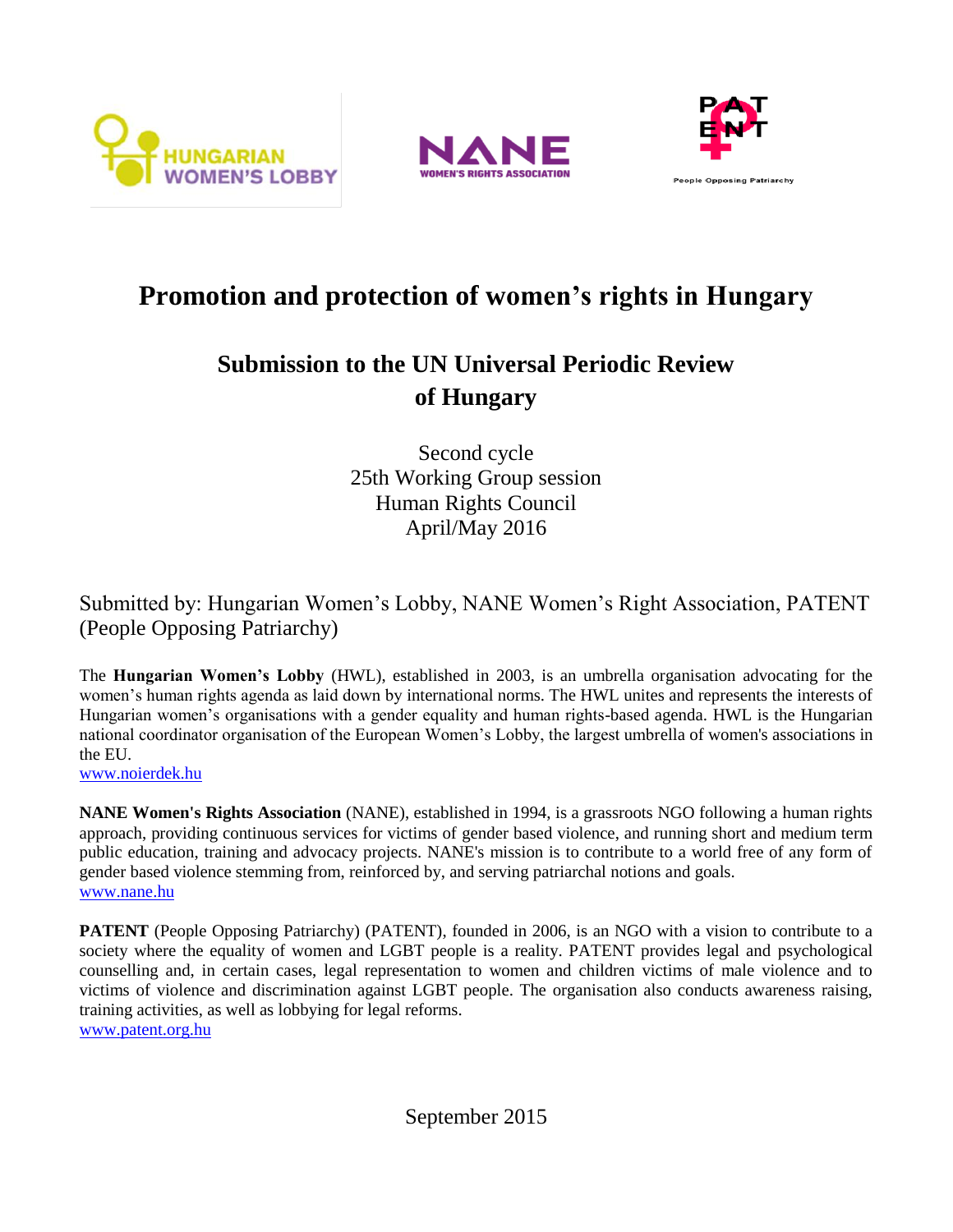## **I. INTRODUCTION AND CONTEXT**

Since the democratic transition Hungary has lacked an adequate institutional, policy and legal framework to effectively advance gender equality which has not been placed high on the consecutive governments' agendas.<sup>1</sup> There has been insufficient progress in accomplishing international women's human rights norms. Recommendations of the CEDAW Committee to Hungary were not duly implemented by any government up to now.<sup>2</sup> No implementation plan has been elaborated for the CEDAW recommendations of  $2013^3$ .

In addition, the current government took a regressive approach to gender issues, promoting traditional gender roles and 'family mainstreaming' – replacing gender mainstreaming –, through several communications and measures, in the context of the desired demographic increase.<sup>4</sup> At the same time, the misinterpretation and misuse of the concepts of 'gender' and 'gender equality' also appeared in recent years, similarly to other European countries.

Women's rights NGOs have experienced a lack of cooperation, or even communication, by state actors since 2010. Furthermore, a communication campaign was started by some government-friendly media and state actors in 2013 and continued later on against a group of NGOs dealing with democracy and human rights, accusing those NGOs most frequently as being "leftist fake NGOs", "paid political actors", or "serving foreign interest". HWL and three of its member organizations – dealing with combating violence against women, including domestic violence and sexual violence and with LGBT and reproductive rights – were included on the list of NGOs considered problematic to the government in 2014.<sup>5</sup> Afterwards, these organizations faced a Government Control Office audit as grantees of the EEA/Norwegian NGO Fund; the legality of the procedure was objected to by these grantees as well as by the NGO consortia managing the grant and by the Norwegian Government. Furthermore, since January

 $\overline{a}$ 

[http://tbinternet.ohchr.org/Treaties/CEDAW/Shared%20Documents/HUN/INT\\_CEDAW\\_NGO\\_HUN\\_13260\\_E.pdf](http://tbinternet.ohchr.org/Treaties/CEDAW/Shared%20Documents/HUN/INT_CEDAW_NGO_HUN_13260_E.pdf)

<sup>3</sup> See Committee on the Elimination of Discrimination against Women: Concluding observations on the combined seventh and eighth periodic reports of Hungary, adopted by the Committee at its fifty-fourth session (11 February–1 March 2013), CEDAW/C/HUN/CO/7-8, 26 March 2013, available at

[http://tbinternet.ohchr.org/\\_layouts/treatybodyexternal/Download.aspx?symbolno=CEDAW%2fC%2fHUN%2fCO%2f7-](http://tbinternet.ohchr.org/_layouts/treatybodyexternal/Download.aspx?symbolno=CEDAW%2fC%2fHUN%2fCO%2f7-8&Lang=en) [8&Lang=en](http://tbinternet.ohchr.org/_layouts/treatybodyexternal/Download.aspx?symbolno=CEDAW%2fC%2fHUN%2fCO%2f7-8&Lang=en)

<sup>1</sup> See a detailed analysis on that: *A nőtlen évek ára – A nők helyzetének közpolitikai elemzése 1989-2013 (The price of womanless years – Public policy analysis of the situation of women 1989-2013)*, Magyar Női Érdekérvényesítő Szövetség (Hungarian Women's Lobby), Budapest 2013. Available in Hungarian at: [http://noierdek.miria.hu/wp](http://noierdek.miria.hu/wp-content/uploads/2014/03/notlen-evek1.pdf)[content/uploads/2014/03/notlen-evek1.pdf](http://noierdek.miria.hu/wp-content/uploads/2014/03/notlen-evek1.pdf) 

<sup>2</sup> For more information see the *Alternative report submitted to the UN CEDAW Committee for consideration in relation to the examination of the combined seventh and eighth periodic reports of Hungary*, by the Hungarian Women's Lobby and the European Roma Rights Centre, January 2013. Available at

<sup>&</sup>lt;sup>4</sup> The CEDAW Committee also expressed concerns in this regard in its Concluding observation in 2013: "The Committee is further concerned that taking this direction increases the prevalence of gender stereotypes by portraying women mainly, if not exclusively, in the role of mothers and caregivers." See point 8 of the Concluding observations, *ibid.*

 $<sup>5</sup>$  The list was provided by the Prime Minister's Office on the request of a journalist. See the related article in Hungarian at:</sup> <http://444.hu/2014/05/30/itt-a-kormany-listaja-a-szervezetekrol-akik-miatt-nekimentek-a-norveg-alapnak/>

The "blacklisted" NGOs are the following: Transparency International Hungary [\(www.transparency.hu/\)](http://www.transparency.hu/), K-Monitor [\(http://k](http://k-monitor.hu/)[monitor.hu/\)](http://k-monitor.hu/), Asimov Foundation [\(http://atlatszo.hu/\)](http://atlatszo.hu/), Hungarian Civil Liberties Union [\(http://tasz.hu/\)](http://tasz.hu/), Roma Press Center [\(http://romasajtokozpont.hu/\)](http://romasajtokozpont.hu/), Krétakör Foundation [\(http://kretakor.eu/\)](http://kretakor.eu/), NANE Women's Rights Association [\(http://www.nane.hu/\)](http://www.nane.hu/), Foundation for Democratic Youth [\(http://www.i-dia.org/\)](http://www.i-dia.org/), Hungarian Women's Lobby [\(http://noierdek.hu/\)](http://noierdek.hu/), Labrisz Lesbian Association [\(www.labrisz.hu\)](http://www.labrisz.hu/), PATENT – People Opposing Patriarchy [\(http://patent.org.hu/\)](http://patent.org.hu/), LiFE – Association of Young Liberals [\(http://liberalisfiatalok.hu/\)](http://liberalisfiatalok.hu/), Szivárvány Misszió Foundation [\(http://budapestpride.hu/\)](http://budapestpride.hu/)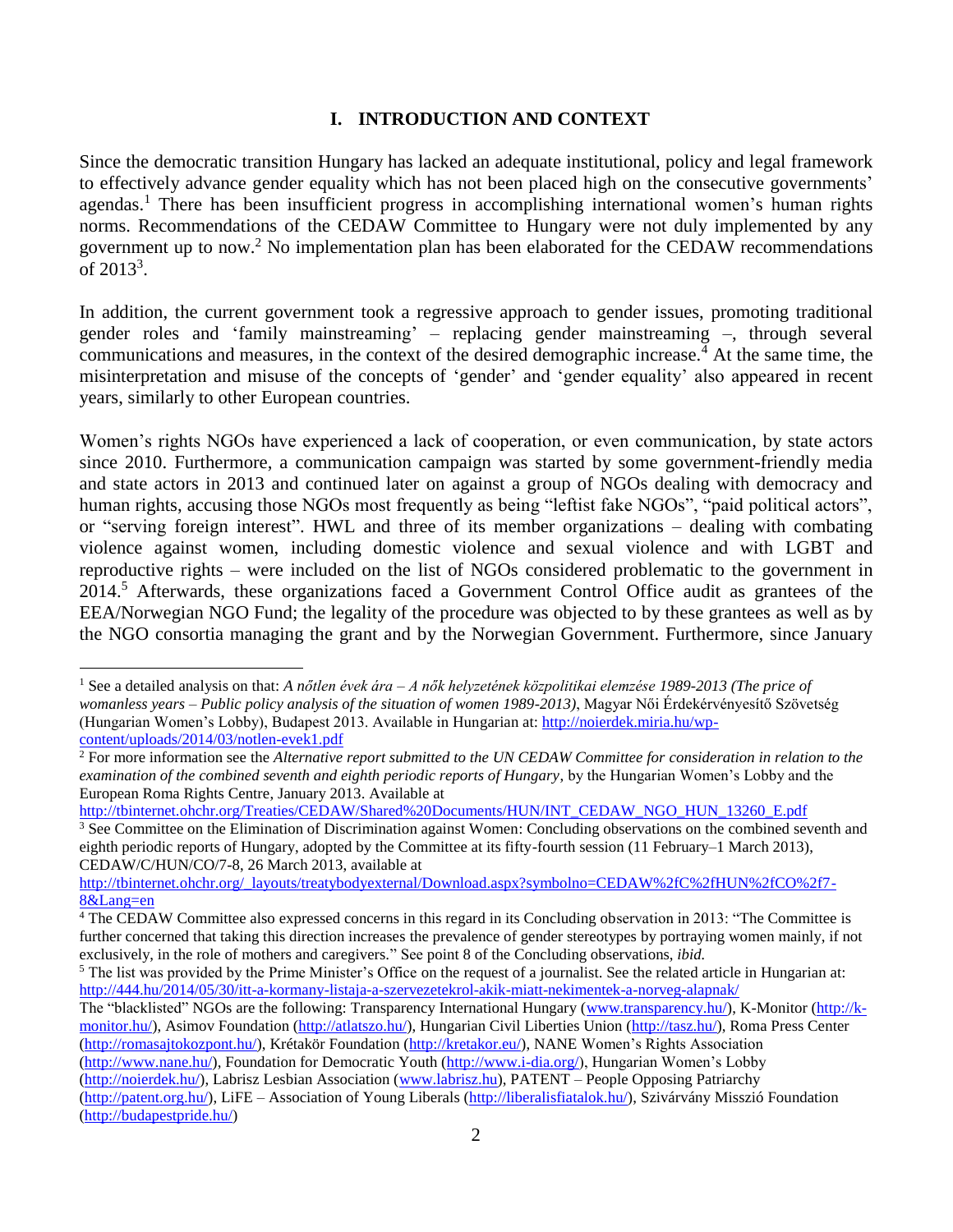2015 HWL and one of its member organizations – together with some other NGOs – has been under a taxation authority audit, covering nearly three years of operation, and also related audits have been undertaken at the contractual partners, service providers of the NGOs. 6

*Proposed recommendations addressed to the Hungarian State:*

 *By the adoption of respective implementation plans, duly implement the recommendations of international mechanisms addressed to Hungary, with special regard to the recommendations of the UN CEDAW Committee issued in 2013;*

 *Stop harassment of NGOs dealing with democracy and human rights issues, utilize instead the expertise and experiences of those NGOs for the purpose of policy development, and duly follow and disseminate the OSCE Guidelines on the Protection of Human Rights defenders<sup>7</sup> .*

## **II. SPECIFIC ISSUES**

## **1. Institutional and policy framework**

The national machinery for gender equality has been consistently underfunded and understaffed since its establishment, together with its marginalized location in the government structure. The Women's Policy Unit under the Department for Family Policy and Demography at the Ministry of Human Capacities only has three employees, and its location in the governmental structure determines its limited mandate. On the other hand, domestic violence as a policy issue and the related (crisis) institution system belongs to the Department for Creating Opportunities at the same ministry.

The Council for Gender Equality, a tripartite (state, civil society, experts) consultative body has not been convened since 2010; the future of this body is unclear. On the other hand, thanks to the UPR mechanism, the government established a Human Rights Working Group consisting of state actors in 2012. A roundtable and thematic working groups involving NGOs was also created, including one working group dealing with women's rights. HWL became a member of the working group. After one year of nonoperation following the 2014 elections, the working group on women's rights was convened again in April 2015; HWL received an invitation to participate. There have been only two meetings so far in 2014, thus the evaluation of the effectiveness of this forum is not possible. However, it occurred in this period that important draft laws – one on domestic violence and another on the protection of victims – were not put on the agenda to be discussed by the working group.

Although the National Strategy for the Promotion of Gender Equality – Goals and Objectives 2010–2021 is in force, after its first action plan for 2010–2011 no further plans have been elaborated. The government has communicated since 2012 that the Strategy will be replaced by a new one but it has not been adopted and women's rights NGOs have not been consulted yet regarding this issue.

The National Development Agency and its implementing bodies, tasked earlier with the planning and programming of the European Structural Funds' resources (the major developmental resources in the new EU member states) made modest efforts to build their staff's gender equality knowledge. No systematic support was given to the fund beneficiaries in this regard, either. According to the civil society members

 $\overline{a}$ 

<sup>6</sup> See in details the *Timeline of the Governmental attacks against the Hungarian NGO sphere* at[: http://helsinki.hu/wp](http://helsinki.hu/wp-content/uploads/Timeline_of_gov_attacks_against_HU_NGOs_12082015.pdf)[content/uploads/Timeline\\_of\\_gov\\_attacks\\_against\\_HU\\_NGOs\\_12082015.pdf](http://helsinki.hu/wp-content/uploads/Timeline_of_gov_attacks_against_HU_NGOs_12082015.pdf)

<sup>7</sup> Se[e http://www.osce.org/odihr/119633](http://www.osce.org/odihr/119633)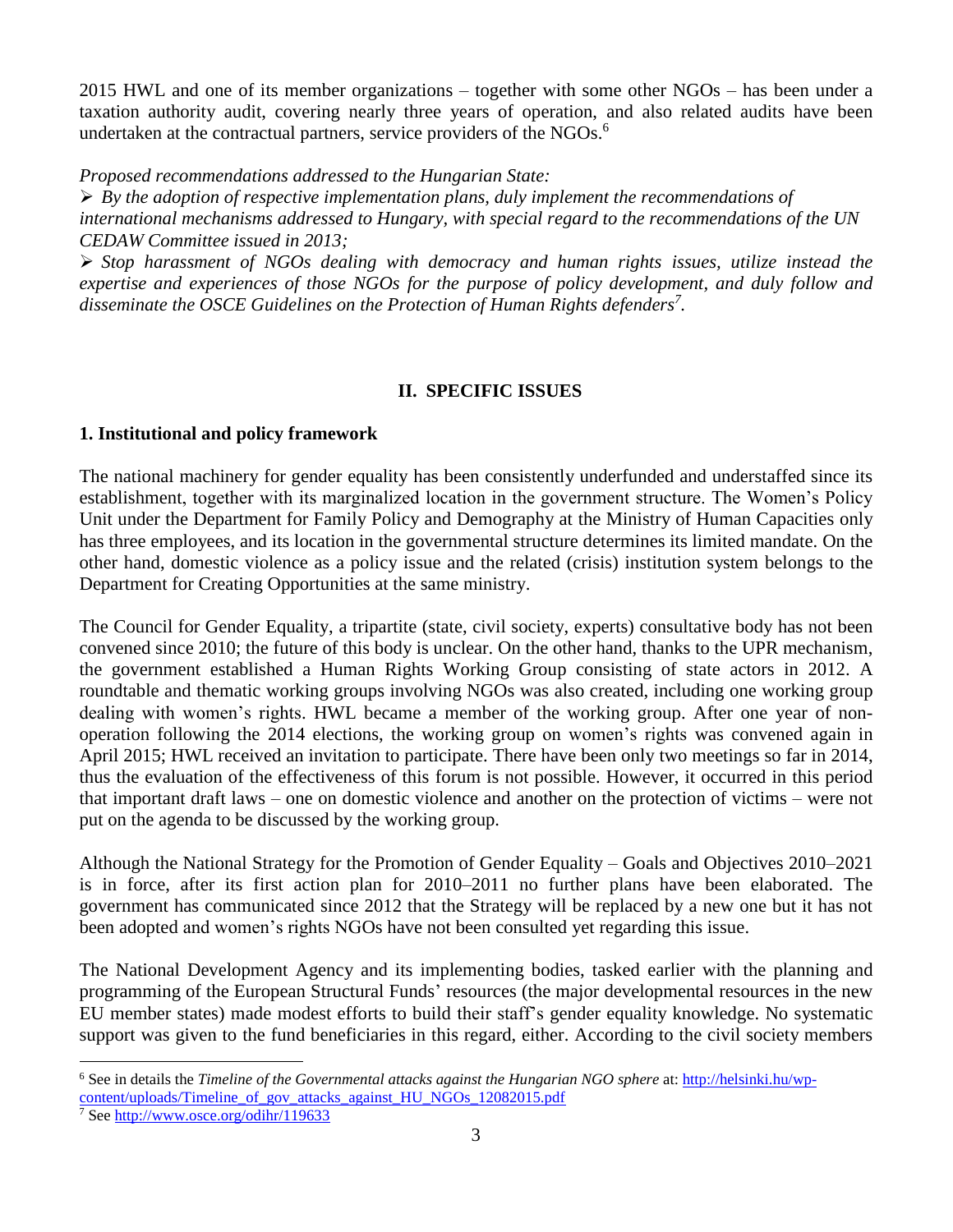of the Monitoring Committees of the main operational programs, as well as a related analysis<sup>8</sup>, gender equality did not receive due attention in the previous programming cycle (2007–2013). Although the government plans to use resources from the EU Structural Funds in the next programming cycle (2014– 2020) to meet state obligations in advancing women's rights, no information is available on how gender mainstreaming will be systematically applied and the principle of gender equality enforced in the system.

#### *Recommendations:*

 *Put in place and duly implement a human rights based, comprehensive gender equality strategy guaranteeing that the document sets deadlines and responsible actors, and provides appropriate budget and monitoring mechanisms for effective implementation;*

 *Strengthen the position of the national machinery for gender equality, and equip it with the necessary financial and human resources; ensure the effective operation of other bodies of the institutional mechanism for the advancement of women;*

 *Utilize the expertise and experiences of women's rights NGOs when planning and implementing respective legislative and policy measures, and make real use of the established consultative forums in this regard;* 

 *Introduce a transparent mechanism for the systematic application of the gender equality principle and gender mainstreaming in the distribution and utilization of the resources from the EU Structural Funds.*

## **2. Elimination of gender stereotypes**

There is no comprehensive state policy on gender equality in the field of education. The National Core Curriculum was adopted in 2012; in this document gender equality is not included among the tasks and values of public education, in the areas of development, or among the objectives of education. The issue of gender equality is not emphasized in teacher training, it is only present as local programmes and adhoc initiatives, rather than at the policy level. At the same time several cases have been revealed in recent years on sexist contents in schools textbooks.<sup>9</sup>

The media laws and the Public Service Code in media do not pay attention to gender equality and to the elimination of prejudices and practices which are based on the idea of the inferiority or superiority of either of the sexes or on stereotyped gender roles. At the same time women are persistently underrepresented in the news media.<sup>10</sup>

#### *Recommendations:*

 $\overline{a}$ 

 *Introduce policies, systematic teacher training programs as well as other awareness raising measures on gender equality and the elimination of stereotypes and prejudices targeting the public education system;*

 *Encourage the setting of guidelines and self-regulatory standards in media in order to prevent spreading harmful gender stereotypes and prejudices and to combat violence against women; call the* 

<sup>8</sup> See: *Evaluation of the European Social Fund's support to Gender Equality – Country Report of Hungary*, GHK and Fondazione G. Brodolini, 24 January 2011, available at:<http://www.gendercop.com/ec-evaluation-of-operational-programmes/>

 $9$  The textbook of 6<sup>th</sup> grade nature study says, among others, that "boys and girls are different with regard to certain physical capabilities and intellectual abilities". Furthermore, a reader for the 4<sup>th</sup> grade contains a sexist joke, saying that shouting is taking place just because the father explains the  $4<sup>th</sup>$  grade homework to the mother.

<sup>&</sup>lt;sup>10</sup> Recent results of the 2015 Global Media Monitoring Project (GMMP) have revealed that the overall presence of women in the Hungarian news in the analysed print media, radio and television channels was 21%. See more information at [www.whomakesthenews.org](http://www.whomakesthenews.org/)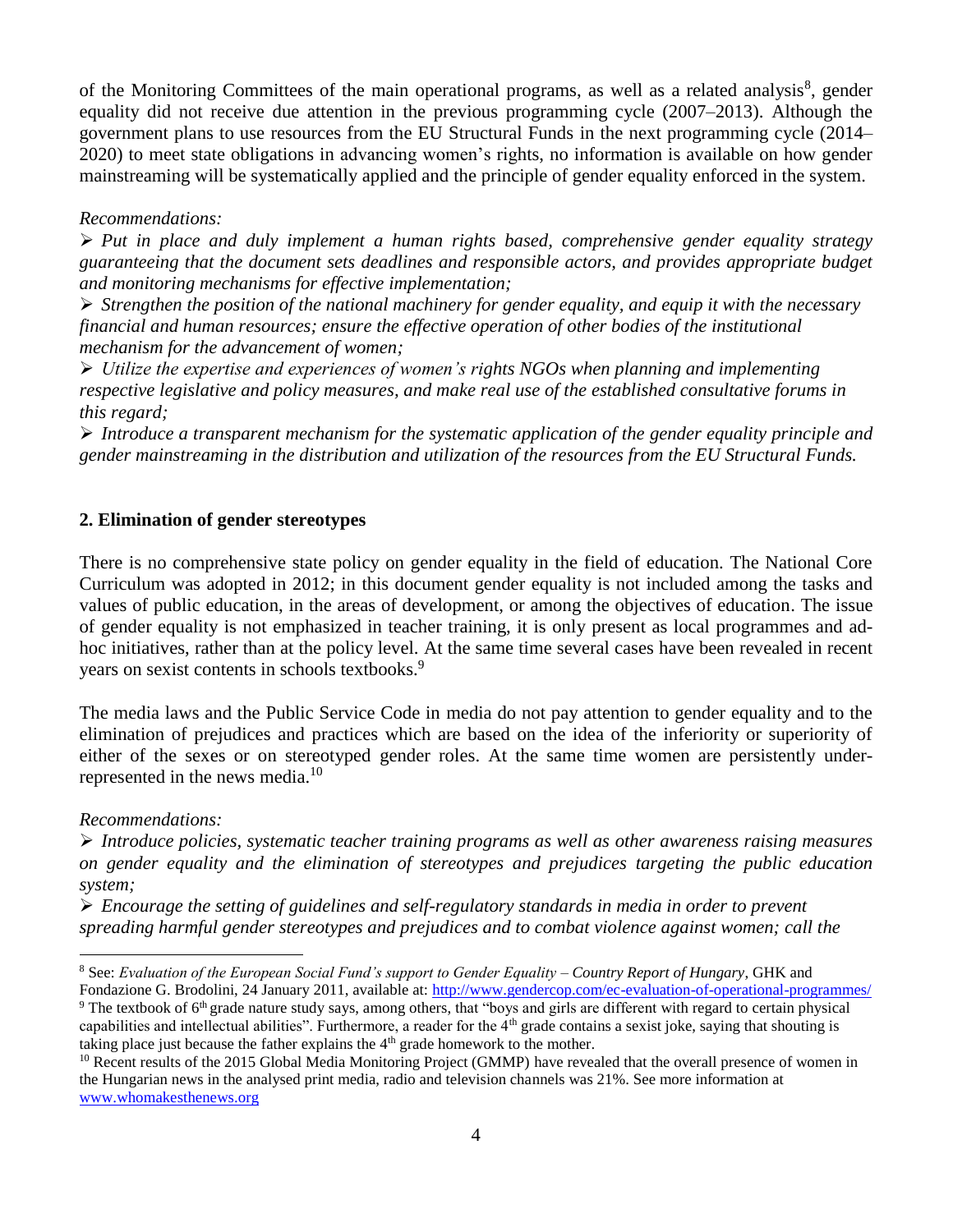*attention of broadcasters to better promote gender equality, and support the organization of training programs for media professionals in that regard.*

#### **3. Participation in political life and decision-making**

There are no female ministers in the current government, while the proportion of female state secretaries is only 12.96%. The constantly low representation of women in the Parliament did not improve after the 2014 elections, currently it is at 10.1%. No measures have been introduced by the state in the reporting period to remedy the situation.

#### *Recommendation:*

 $\overline{a}$ 

 *Introduce effective legislative measures – e.g. quotas as temporary special measures – to increase women's participation in political life and decision-making.*

## **4. Elimination of violence against women**

Hungary signed the Council of Europe Convention on preventing and combating violence against women and domestic violence (the Istanbul Convention) in 2014, but has not ratified it yet. Some positive steps have been made in the criminal law response to domestic violence and sexual violence in recent years. Women's rights NGOs, however, either have not been consulted at all in the relevant legislative and policy processes, or their expertise and experience – including the experience and needs of the victims they are providing assistance to – have not been taken into consideration. In order to prepare for the signature and ratification of the Istanbul Convention the government established an inter-ministerial working group in 2013. Women's rights NGOs active in the field were not invited to the group, not even occasionally. According to the available information, the group has already finished its operation. No report is available on the group's work or on the proposals it made for the preparation of the ratification.

An emblematic parliamentary decision on preventing and combating domestic violence was born in 2003 after a unique case of public demand and in real consultation with NGOs.<sup>11</sup> The document has not been implemented fully by any of the governments up to now, and it was replaced by another decision in 2015, without any consultation with women's rights NGOs.<sup>12</sup> Although it contains some relevant measures, the decision's approach and several provisions are not in compliance with the Istanbul Convention.

While a specific legal provision regarding "relationship violence" was incorporated in the Criminal Code in 2012, it does not cover all kinds of intimate partnership and all forms of violence, such as stalking. The law on restraining orders<sup>13</sup> does not provide effective and long term protection to victims, as it can be issued by the police only for 72 hours and extended by the court for a maximum of 60 days without an option to extend it. There is still no systematic and accessible data collection on the number of investigations, prosecutions and convictions in cases of violence against women or on the number of restraining orders issued. Compulsory mediation for domestic violence cases is broadly applied in civil

<sup>&</sup>lt;sup>11</sup> See Decision 45/2003. (IV. 16.) of the National Assembly on establishing a national strategy for the prevention and successful handling of domestic violence. The resolution is available in English at [www.stopvaw.org/uploads/Parliamentary\\_Resolution\\_3.rtf](http://www.stopvaw.org/uploads/Parliamentary_Resolution_3.rtf)

<sup>&</sup>lt;sup>12</sup> See Decision 30/2015. (VII. 7.) of the National Assembly on setting national strategic objectives to advance effective response to domestic violence. The text is available in Hungarian at [http://njt.hu/cgi\\_bin/njt\\_doc.cgi?docid=176563.295760](http://njt.hu/cgi_bin/njt_doc.cgi?docid=176563.295760) <sup>13</sup> See Act No. LXXVII of 2009 on restraining orders applicable in cases of violence between relatives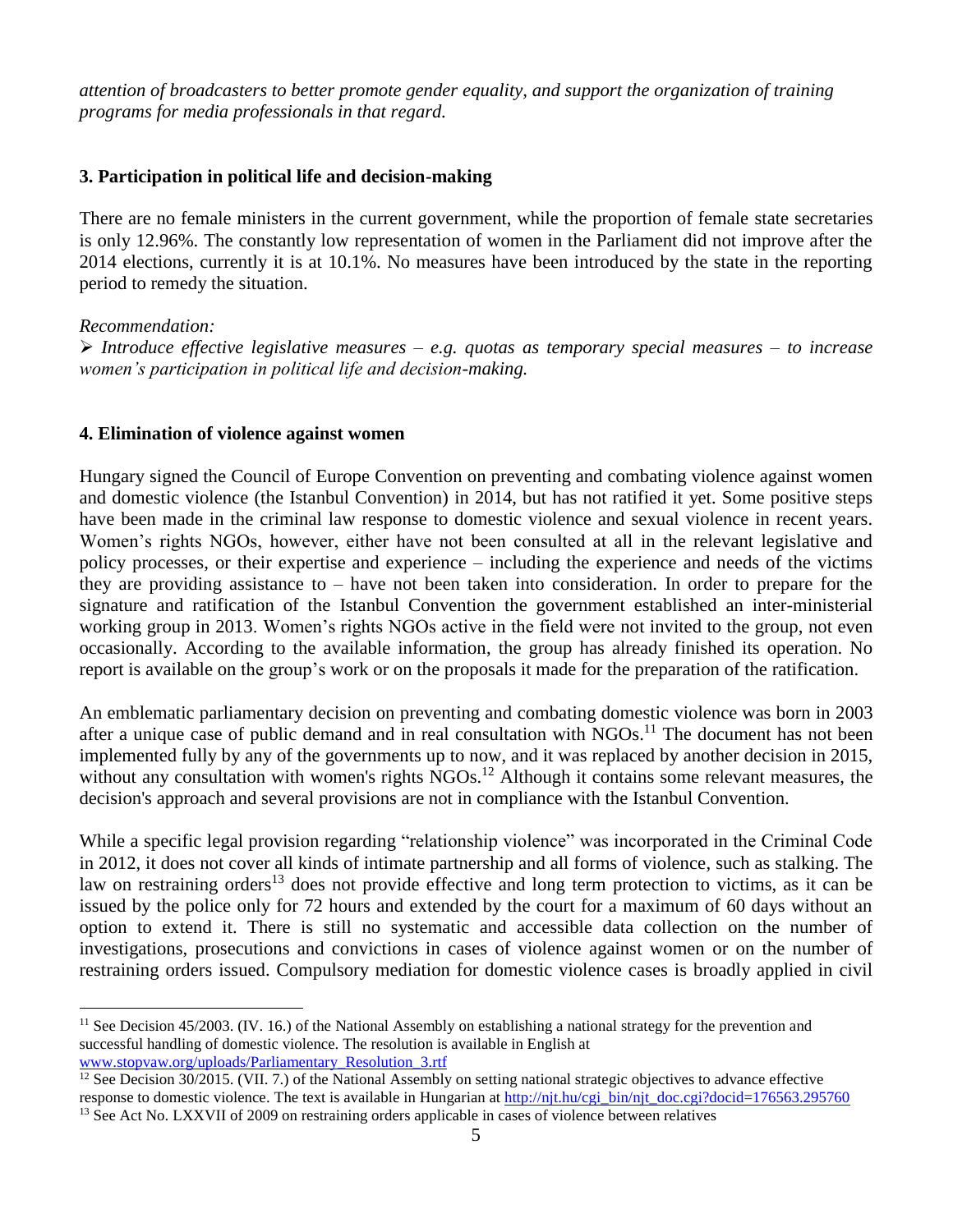lawsuits. Courts and child protection authorities fail to recognise and take into account domestic violence in custody and visitation cases, thus forced visitation is a widespread practice applied in the cases of children with abusive parents (mostly fathers). Moreover, women who do not allow the visitation of an abusive father face fines and, ultimately, prison sentences for the criminal offence termed as "barring visitation".

The legal definition of rape is still not based on the lack of consent, and a reference to sexual morals is still present in the new regulation. Criminal procedures for many of the offences relevant to domestic violence and sexual violence still require the victim's active involvement, such as the request for a private motion (a statement from the victim within 30 days requiring the punishment of the perpetrator) as a prerequisite of the procedure or the cases are put under private prosecution.

Rape and sexual violence has received more public attention since 2014. One reason was that a county police headquarters issued a victim-blaming video spot on rape with an awareness raising purpose; the case was echoed even at international level.<sup>14</sup> In addition, cases of rape and sexual abuse committed in "freshmen camps" of certain colleges and universities in Hungary were revealed last year. Although some legislative measures were introduced, and some universities started to address the problem, comprehensive state response and policy development did not follow the cases.

The comprehensive prevention, protection and prosecution approach in the field of violence against women and domestic violence – as prescribed by the Istanbul Convention besides other international norms – is not reflected well in the state response. Improper application of existing legislation and regulations, the lack of systematic training and protocols for professionals often leading to inefficient and ineffective response, as well as limited availability of proper support services are considered by women's rights NGOs as major obstacles for victims to access justice.<sup>15</sup>

*Recommendations:* 

 $\overline{a}$ 

 *Ratify the Istanbul Convention without delay, and implement it in cooperation with women's rights NGOs active in the field;*

 *Amend the law on restraining orders in order to provide effective protection to victims in all types of cohabitation and extend the maximum duration of the restraining order;*

*Collect the necessary statistical data on all forms of violence against women disaggregated by sex;*

*Adopt a comprehensive law on domestic violence.*

## **5. Action against trafficking in women**

There have been remarkable improvements in recent years in criminal legislation in combating human trafficking and child prostitution. However, there is still room for improvement even in legislation, but also in others fields of (state) intervention. The Group of Experts on Action against Trafficking in Human

<sup>&</sup>lt;sup>14</sup> See the open letter of women's rights NGOs against the video here in Hungarian: <http://keretkoalicio.blogspot.hu/2014/11/nem-ruha-teszi-az-aldozatot-nojogi.html>

<sup>15</sup> For more information see Judit Wirth ed.: *System Failure – Male violence against women and children as treated by the legal system in Hungary today*, PATENT Association, NANE Women's Rights Association, 2011. Available at <http://nokjoga.hu/sites/default/files/filefield/system-failure-2011.pdf>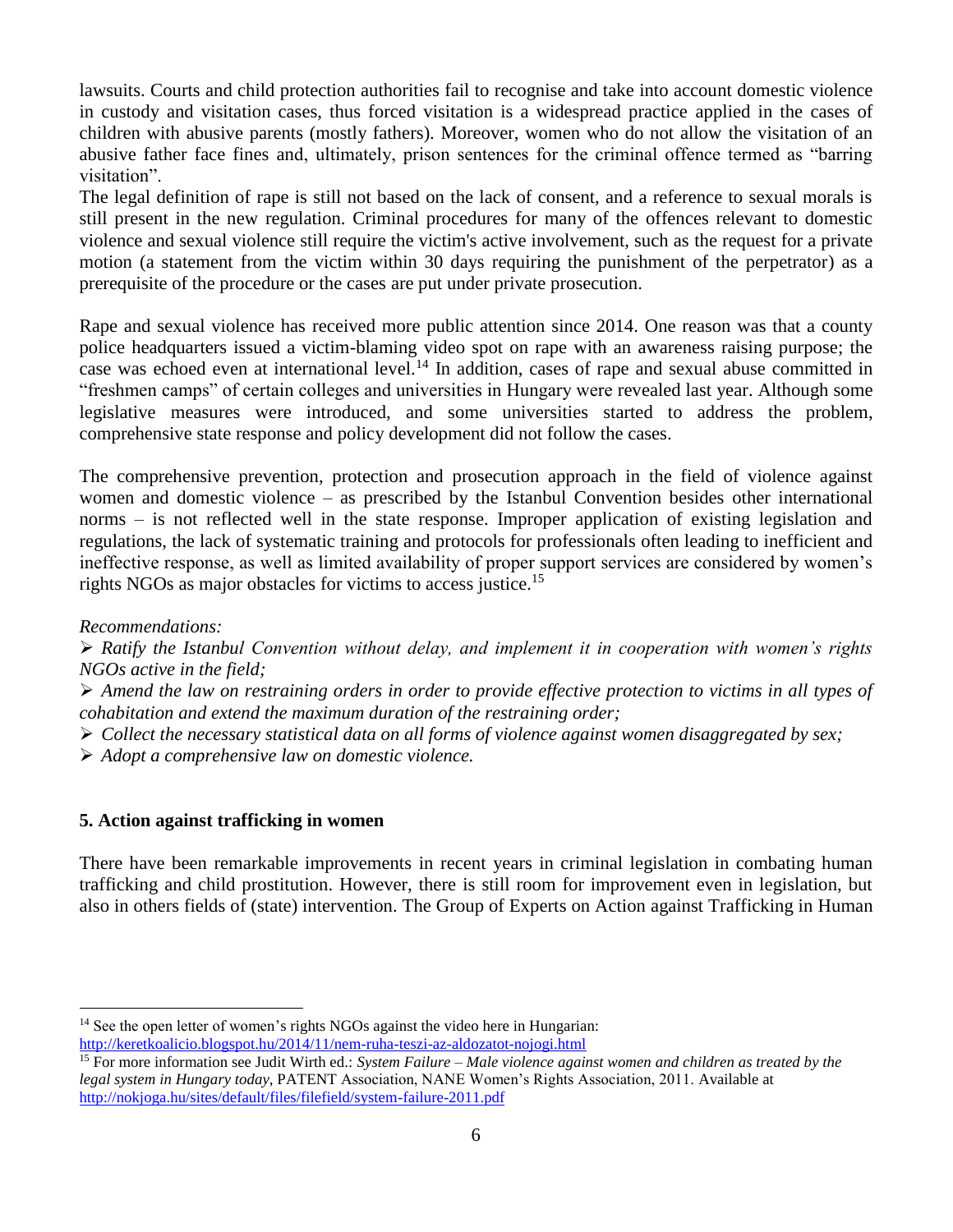Beings (GRETA), tasked to evaluate the implementation of the Council of Europe Convention on Action against Trafficking in Human Beings, issued the first evaluation report concerning Hungary in 2015.<sup>16</sup> The reports sets a number of recommendations to improve the state response, among others, in the following fields: core concepts and definitions, comprehensive approach and coordination, training of professionals, data collection and research, awareness raising, social, economic and other initiatives for groups vulnerable to trafficking, identification of and assistance to victims, substantive law, nonpunishment of victims, investigation, prosecution and procedural law, protection of victims and witnesses.

#### *Recommendation:*

 *Duly implement the recommendations of the Group of Experts on Action against Trafficking in Human Beings (GRETA) to Hungary issued in 2015, by the adoption of a respective implementation plan, and/or by making relevant revision of the respective national strategy for the period 2013-2016.* 

## **6. Family life**

The cardinal law on the protection of families adopted in  $2011^{17}$  defined the family as a "relationship" between natural persons in an economic and emotional community that is based on a marriage between a woman and a man, or lineal descent, or family-based guardianship." However, the Constitutional Court declared in its decision in 2012 that this definition of the family is contrary to the Fundamental Law, arguing that its scope is too narrow.<sup>18</sup> As a response, not the definition of the family was extended but rather the Fundamental Law was modified in 2013<sup>19</sup>, incorporating that "Family ties shall be based on marriage or the relationship between parents and children."

The narrow interpretation of the family may negatively affect certain groups, such as those living in civil partnership, sexual minorities or children not living in a marriage-based family. An example of that in case of children was the provision of the Act No. LXXXIV of 1998 on supporting families, leading to that depending on the legal relationship between the parents certain types of families – those not based on marriage – were entitled to less family allowance, furthermore could not get other state support that depended on the number of children. The Constitutional Court examined and finally found the respective provisions unconstitutional.<sup>20</sup>

## *Recommendation:*

 $\overline{a}$ 

 *Amend its Fundamental law in order to ensure that the definition of family and its interpretation complies with international human rights norms, with special regard to the prohibition of discrimination.*

<sup>16</sup> See GRETA Group of Experts on Action against Trafficking in Human Beings: *Report concerning the implementation of the Council of Europe Convention on Action against Trafficking in Human Beings by Hungary – First evaluation round.* Adopted 20 March 2015, Published 29 May 2015. Available at

http://www.coe.int/t/dghl/monitoring/trafficking/Docs/Reports/GRETA 2015 11 FGR HUN en w cmnts.pdf <sup>17</sup> Act No. CCXI of 2011 on the protection of families

<sup>&</sup>lt;sup>18</sup> See Decision No. 43/2012. (XII. 20.) of the Constitutional Court. The text is available in Hungarian at <http://public.mkab.hu/dev/dontesek.nsf/0/065D43D1183D5A48C1257AE8004C12E8?OpenDocument>

<sup>&</sup>lt;sup>19</sup> See the fourth modification of the Fundamental Law  $(25$  March 2013), Article 1.

<sup>&</sup>lt;sup>20</sup> See Decision No 14/2014. (V. 13.) of the Constitutional Court, available in Hungarian at <http://public.mkab.hu/dev/dontesek.nsf/0/9C157DC3CB5A7265C1257ADA00524ADF?OpenDocument>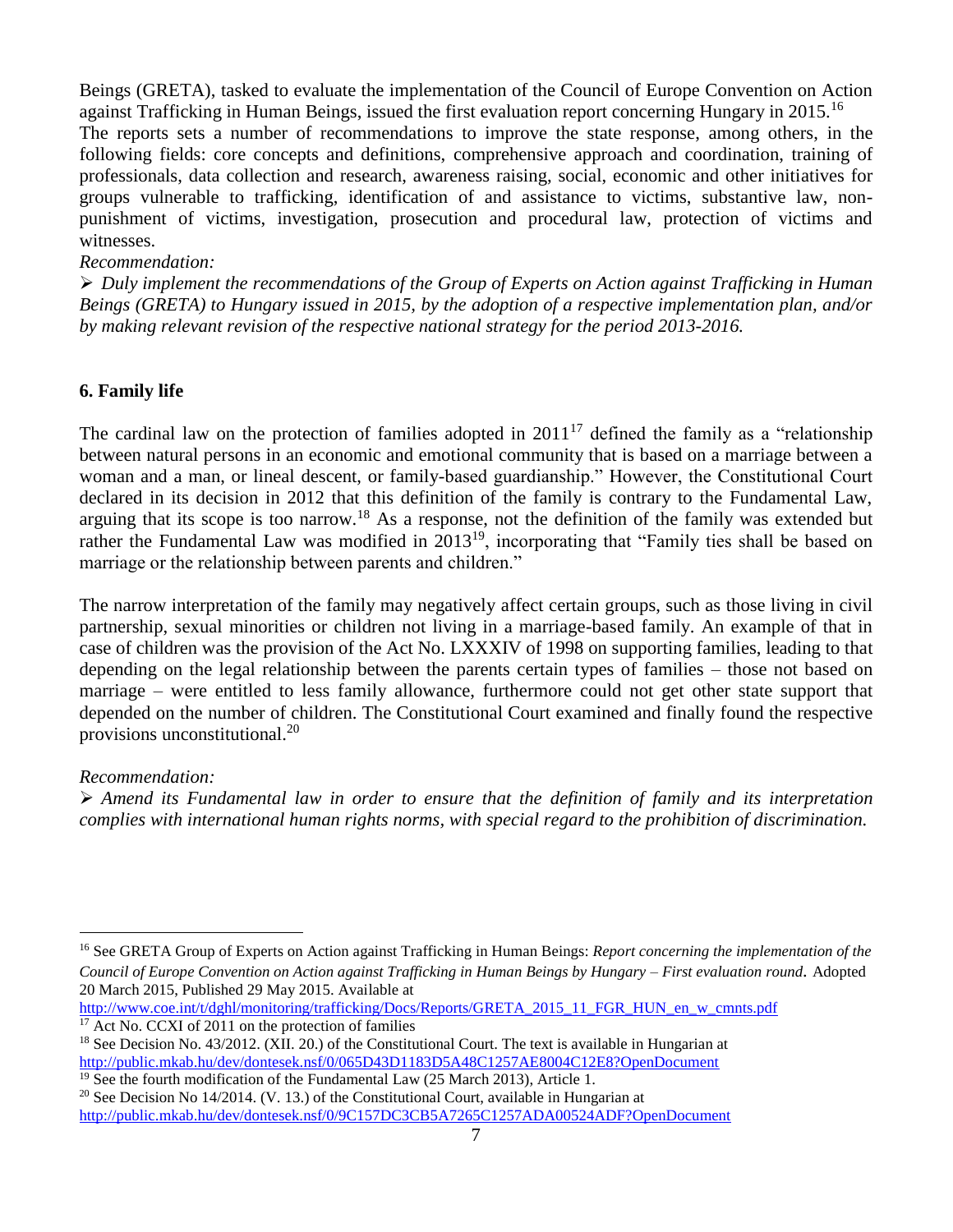## **7. Sexual and reproductive health and rights**

Even though the provision of the Fundamental Law granting the right to life to the fetus<sup>21</sup> has not resulted in the amendment of Act No. LXXIX of 1992 on the Protection of Fetal Life, a slow, sneaking restriction tendency has been observed. Currently medical abortion is not available, as the Hungarian Government hindered the distribution of EU-widely registered drug, Medabon and pushed the only one private clinic providing medical abortion to stop its activity in August 2012. In spite of the concerns of the CEDAW Committee that called the government to ensure access to safe abortion without subjecting women to mandatory counselling and a medically unnecessary waiting period<sup>22</sup>, no changes have been put into place since 2013. The law mandates two counseling sessions with a three-day waiting period between the sessions before a woman can obtain an abortion. The mandated counseling is explicitly designed to dissuade the women from obtaining an abortion. Despite the recommendations of various UN treaty monitoring bodies, no one contraceptive method is subsidized by the state, which poses an obstacle to access to family planning.

In January 2015 the European Commission decided that the emergency contraceptive ellaOne can be sold over-the-counter across the European Union.<sup>23</sup> However, Hungary with a quick modification in the respective national law remained the only EU member state that kept the emergency pill available upon prescription only. The legal regulations of sterilization also got stricter as of March 2014: only people above 40 years old or already having 3 children can apply for sterilization for non-medical reasons.<sup>24</sup>

The recognition of independent midwives as a professional group is still missing, in spite of the government decree creating the legal framework for home birth, which entered into force as of 1st April 2011.<sup>25</sup> The resolution is highly restrictive, excluding most women from giving birth outside hospitals based on "medical contraindications" and by not providing state funding. Hungary's foremost defender of women's reproductive rights, Dr. Ágnes Geréb, was sentenced to two years' imprisonment and suspended from working as an obstetrician-gynecologist and midwife for ten years after she was found guilty of negligent malpractice by a criminal court in February 2012. She is prosecuted for further birth incidents based on the opinion of experts who are doctors in maternity hospitals.

*Recommendations:*

 $\overline{a}$ 

 *Remove barriers in the access to abortion services such as the unavailability of medical abortion, biased counseling and the mandatory waiting period requirements;*

 *Enable access to affordable contraceptive methods by (partially) covering the costs of modern contraceptive methods under the public health insurance;*

- *Improve access to emergency contraception by eliminating the prescription requirement;*
- *Recognize individual midwives as professionals equally competent as hospital doctors within birth.*

 $24$  See the international petition against the proposal:

<sup>21</sup> Fundamental Law of Hungary, art. II (*adopted* April 25, 2011) (Hung.) ("Everyone has the right to life and human dignity, the life of a fetus will be protected from conception")

<sup>22</sup> See the Concluding observations of the CEDAW Committee in 2013, *op. cit.*

<sup>23</sup> <http://www.ec-ec.org/european-commission-decision-grants-120-million-women-direct-access-to-ellaone/>

[http://tasz.hu/files/tasz/imce/international\\_open\\_letter\\_sterilization\\_signed.pdf](http://tasz.hu/files/tasz/imce/international_open_letter_sterilization_signed.pdf)

 $^{25}$  Government Decree No. 35/2011 (III. 21.) on the rules, conditions and exclusion criteria of giving birth outside institutions.